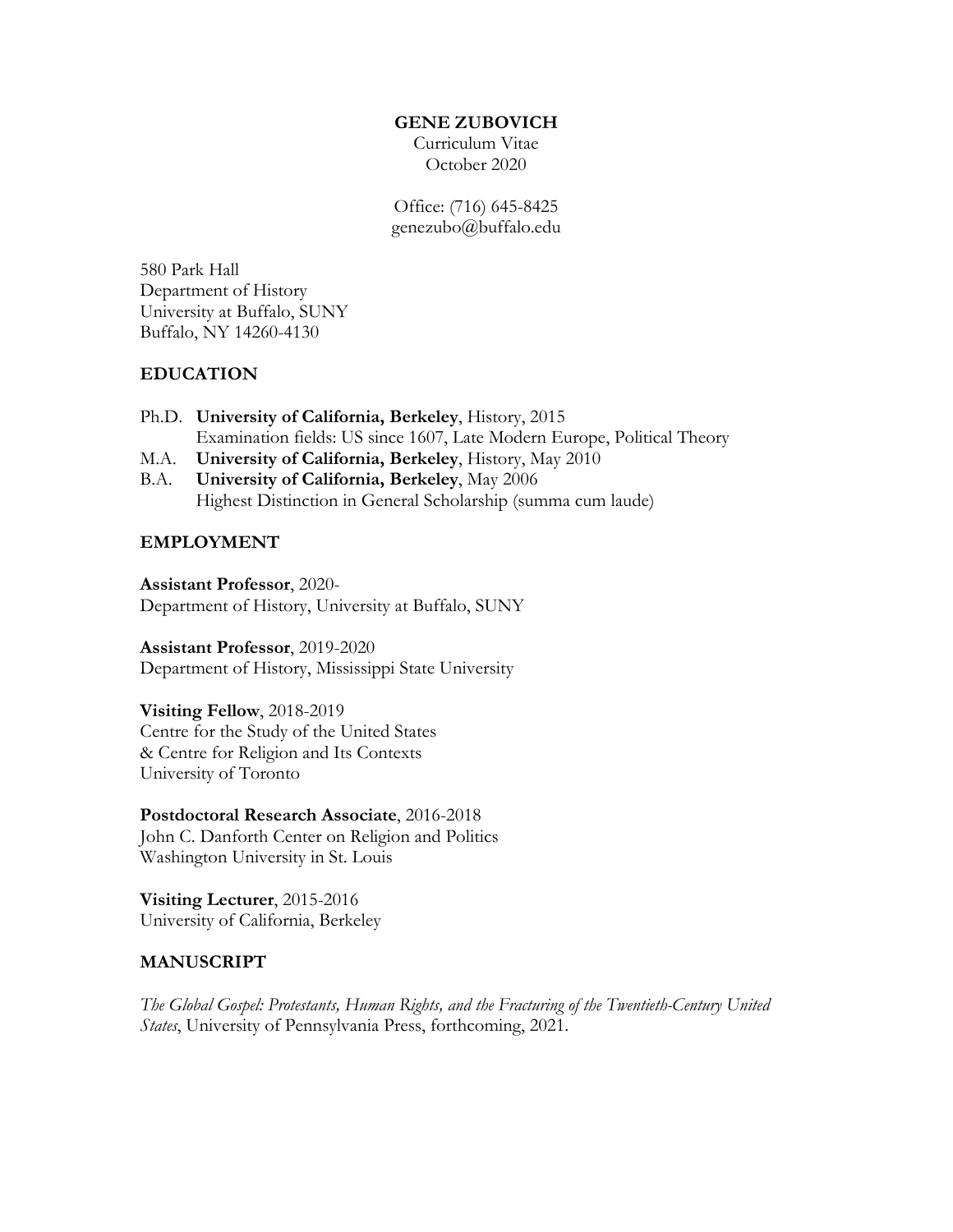# **PUBLICATIONS**

|      | In preparation "From Civil Rights to Decolonization: the World Council of Churches and<br>the Programme to Combat Racism in Sub-Saharan Africa," Elizabeth Foster<br>and Udi Greenberg, eds., Christianity and Decolonization (University of<br>Pennsylvania Press). |
|------|----------------------------------------------------------------------------------------------------------------------------------------------------------------------------------------------------------------------------------------------------------------------|
|      | In preparation "Christian Nationalism and Christian Globalism in the 1940s," in John<br>Corrigan, Melani McAlister, and Axel Schafer, eds., Global Faith and Worldly<br>Power: Evangelical Encounters with American Empire (U. of North Carolina Press).             |
| 2021 | "American Protestants and the International Origins of the 1960s<br>Democratic Revolution," Diplomatic History, forthcoming, December 2020.                                                                                                                          |
| 2020 | "William Ernest Hocking and the Liberal Protestant Origins of Human<br>Rights" in Christianity and Human Rights Reconsidered (Cambridge University<br>Press, 2020), 139-157.                                                                                         |
| 2018 | "For Human Rights Abroad, against Jim Crow at Home: The Political<br>Mobilization of American Ecumenical Protestants in the Era of World War<br>II," Journal of American History, 105, no. 2 (September 2018), 267-290.                                              |
| 2018 | "American Protestants and the Era of Antiracist Human Rights," Journal of the<br>History of Ideas, 79, no. 3 (July 2018), 427-443.                                                                                                                                   |
| 2018 | "The Cold War Era, 1945-60," in Routledge History of the Twentieth-Century<br>United States, eds. Darren Dochuk and Jerald Podair, 2018, 48-59.                                                                                                                      |
| 2018 | Entries on "Federal Council of Churches" and "Commission on a Just and<br>Durable Peace" in Opposition to War: An Encyclopedia of the United States Peace<br>and Antiwar Movements, ed. Mitchell K. Hall (ABC-CLIO, Jan. 2018).                                      |
| 2017 | "The Protestant Search for 'the Universal Christian Community' between<br>Decolonization and Communism," Religions, 8, No. 2 (2017): 17.                                                                                                                             |
| 2015 | "Where is America in Human Rights History," The Immanent Frame, July 8,<br>2015                                                                                                                                                                                      |
| 2012 | "From Social Gospel to Civil Rights: The Council for Social Action, 1934-<br>1957," Bulletin of the Congregational Library, 9, No. 2, (Spring 2012), 8-17.                                                                                                           |

## **REVIEWS**

2019 Introduction to Roundtable on Trygve Throntveit's *Power Without Victory: Woodrow Wilson and the American Internationalist Experiment*, in Society for U.S. Intellectual History, Dec., 2019.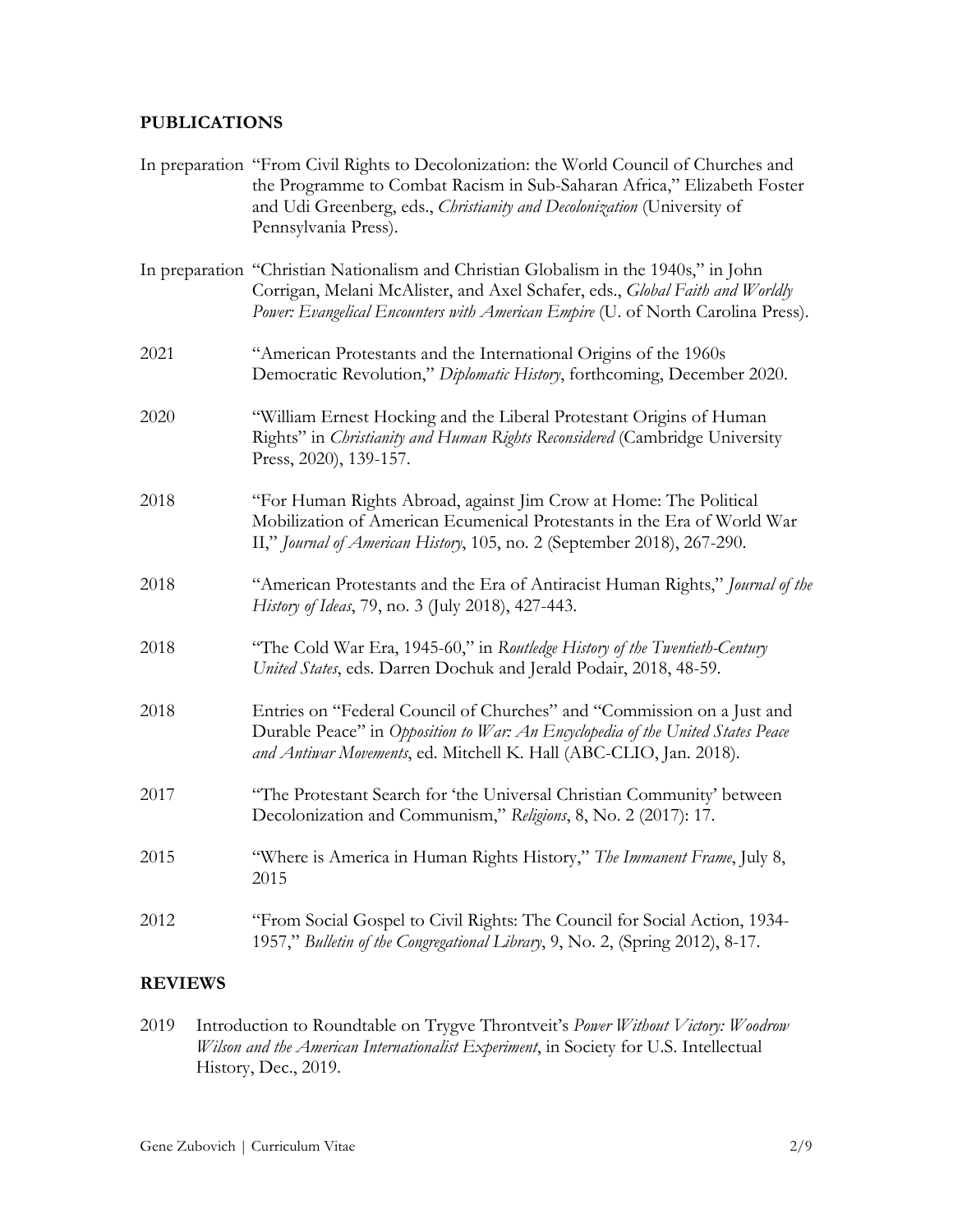- 2018 Review of Eugene Ford's *Cold War Monks: Buddhism and America's Secret Strategy in Southeast Asia*, in *Journal of American History*, Dec., 2018.
- 2018 Introduction to Roundtable on Daniel Bessner's *Democracy in Exile: Hans Speier and the Rise of the Defense Intellectual*, in Society for U.S. Intellectual History, Aug. 6, 2018.
- 2018 Review of Tisa Wenger's *Religious Freedom: the Contested History of an American Ideal*, in United States Religious History blog, Feb. 26, 2018.
- 2016 Review of Anna Su's *Exporting Freedom: Religious Liberty and American Power*, in American Politics and Policy blog (LSE, US Centre), Sept. 25, 2016.
- 2016 Review of Michael G. Thompson, *For God and Globe: Christian Internationalism in the United States between the Great War and the Cold War*, in *Immanent Frame*, May 19, 2016.
- 2016 Review of *Faithful Republic: Religion and Politics in Modern America*, eds. Andrew Preston, Bruce J. Schulman, and Julian E. Zelizer, in *Journal of American History*, 102, No. 4 (March 2016), 1222-1223.
- 2016 Review of Andrew Hartman, *A War for the Soul of America: a History of the Culture Wars*, in *Politics, Religion & Ideology*, 16, No. 4 (Jan., 2016), 458-460.
- 2015 Review of Matthew Hedstrom, *The Rise of Liberal Religion: Book Culture and American Spirituality in the Twentieth Century*, in *Journal of Religious History* (Sydney, Australia), 30, No. 2, (June 2015), 329-31.
- 2014 Review of Elesha J. Coffman, *The Christian Century and the Rise of the Protestant Mainline*, in *Journal of Ecclesiastical History* (Cambridge, UK), 65, No. 4, (Oct., 2014), 945-46.
- 2013 Review of Mark Thomas Edwards, *The Right of the Protestant Left: God's Totalitarianism*, in Society for U.S. Intellectual History blog, March 5, 2013.
- 2012 Review of John Connelly, *From Enemy to Brother: The Revolution of Catholic Teaching on the Jews, 1933-1965*, in Society for U.S. Intellectual History blog, Sept. 28, 2012.

#### **INVITED TALKS**

"Religion, Race, and the Politics of Human Rights in the Twentieth-Century U.S.," Centre for U.S. Studies, University of Toronto, April 3, 2019.

"For Human Rights, Against Jim Crow: Religious Internationalism Comes Home During World War II," New York University, March 4, 2019.

"Global Gospel, American Politics: How Globalization Polarized Religion and Divided America," Centre for Diaspora and Transnational Studies, University of Toronto, February 13, 2018.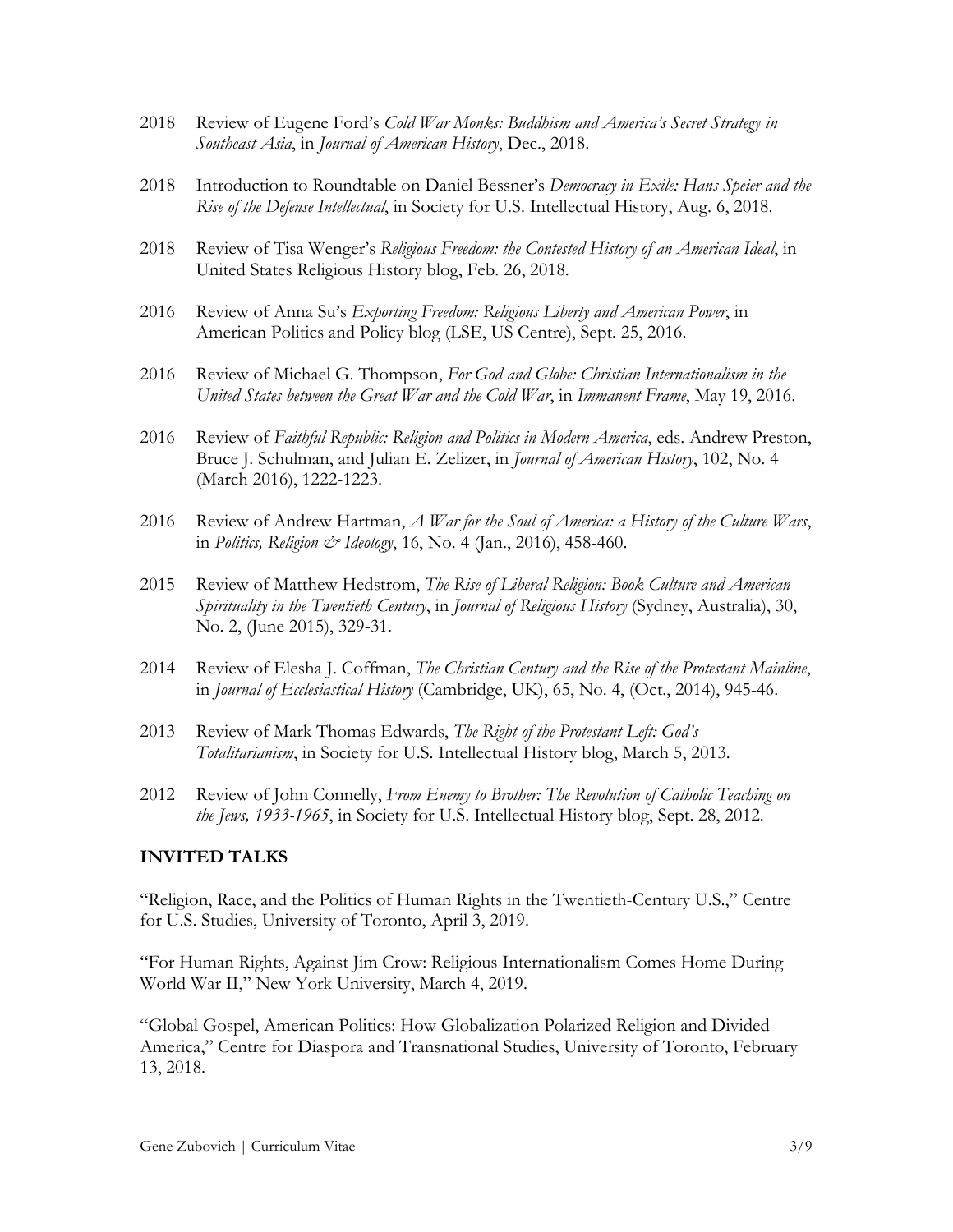"Global Gospel, American Politics: How Globalization Polarized Religion and Divided America," Department of American Studies, St. Louis University, March 31, 2017.

# **OTHER WRITINGS AND TALKS**

"Imagining a 'Judeo-Christian' Nation," *Religion and Politics*, September 2, 2020.

"Demystifying the Academic Article," *Canopy Forum* (Emory University), Dec. 17, 2019.

"Revisiting the Legacy of Howard Thurman, the Mystic of the Civil Rights Movement," *Religion and Politics*, February 12, 2019.

"The Parliament of the World's Religions Is the Closest Thing We Have to an International Interfaith Movement," *Religion and Politics*, December 10, 2018.

"Russia's Journey from Orthodoxy to Atheism, and Back Again," *Religion and Politics*, October 16, 2018.

"Evangelicals bring the votes, Catholics bring the brains," *Aeon*, October 9, 2018.

"The Christian Nationalism of Donald Trump," *Religion and Politics*, July 17, 2018.

Discussion of religious liberty on *Common Threads* (distributed via NPR), July 9, 2018.

"What Does Religious Liberty Mean to the Unaffiliated? *The Humanist*, June 8, 2018.

"What's Behind America's Promotion of Religious Liberty Abroad?" *The Conversation*, February 1, 2018.

"Reinhold Niebuhr, Washington's Favorite Theologian," *Religion and Politics*, April 25, 2017.

"The Conservative Tradition of Welcoming Refugees," *Religion and Politics*, March 14, 2017. Reprinted in *Christian Ethics Today*, vol. 104 (Spring 2017), 16.

"The Strange Career of Judeo-Christianity," *Aeon*, March 2016.

"What Can Be Done about Segregation in Churches?" *Religion and Politics*, April 7, 2015.

"How FDR Redefined Charity in 1933," *The Christian Century*, April 1, 2015.

"The Protestant Mainline Goes to Washington," *Religion and Politics*, November 19, 2014.

### **CONFERENCES AND PRESENTATIONS**

2020 "Religion, Public Opinion, and American Foreign Policy in the 1940s," Society for Historians of American Foreign Relations (cancelled).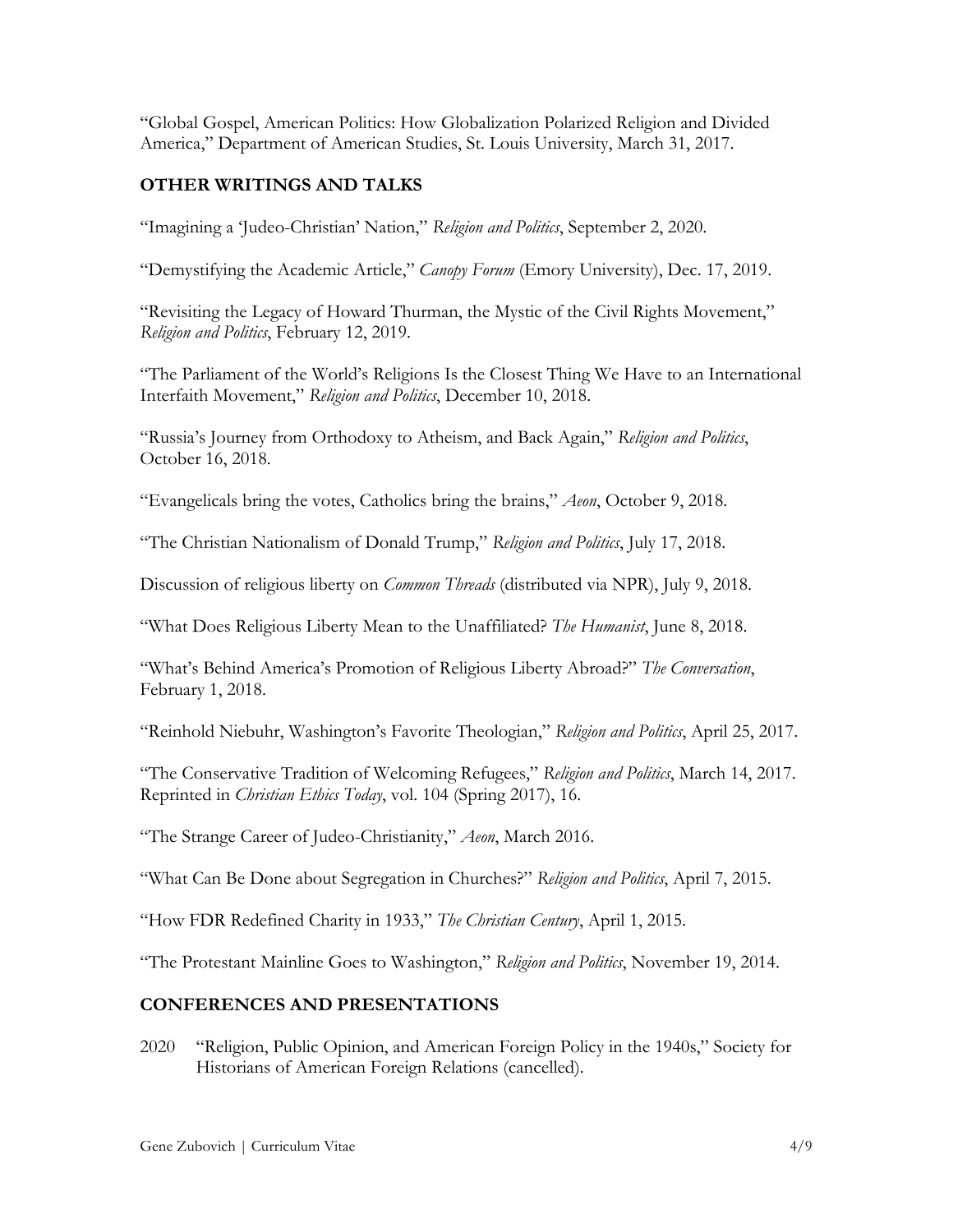- 2020 Roundtable Participant, "Defining American Religion in a Global Age," Organization of American Historians (cancelled).
- 2020 "The Programme to Combat Racism and the Transformation of Global Christianity," American Society of Church History.
- 2019 "Religion, Democratic Practice, and Church-State Relations in the 1940s United States," Society for U.S. Intellectual History.
- 2019 Respondent, "The Rise and Fall of Secularism," Faculty of Law, University of Toronto.
- 2018 Invited Panelist, "Global Faith and Worldly Power: Evangelical Encounters with American Empire," Obama Institute for Transnational American Studies, Johannes Gutenberg University, Mainz, Germany.
- 2018 Respondent, "Religious Groups and the Evolution of Refugee Policy in the U.S. and Canada, 1945-1980," Toronto Political Development Workshop, University of Toronto.
- 2018 Invited workshop participant, "Religion and the Cold War," Wesleyan University.
- 2018 Invited Reviewer, Manuscript Review for Daniel Hummel's *A Covenant of the Mind: Evangelicals, Israel, and the Construction of a Special Relationship*, John L. Loeb, Jr. Institute for Religious Freedom*,* George Washington University.
- 2018 "Toward Human Rights: The World Order Movement, 1942-1946," Danforth Center on Religion and Politics colloquium (Washington University in St. Louis).
- 2018 "Foreign Missions, Domestic Consequences," roundtable participant, American Society for Church History (Washington, D.C.).
- 2017 "The Religious Roots of the 1970s Human Rights Revival," Berkeley Center for the Study of Religion, Berkeley, CA.
- 2017 "Foreign Encounters and the Remaking of U.S. Democracy," workshop convened in preparation for special issue of *Diplomatic History*, Dartmouth University.
- 2017 "American Protestants and the International Origins of the 1960s Democratic Revolution," Department of History Colloquium, Washington University in St. Louis.
- 2017 "Pragmatism and the Origins of Human Rights: The Case of William Ernest Hocking," American Historical Association (Denver, CO).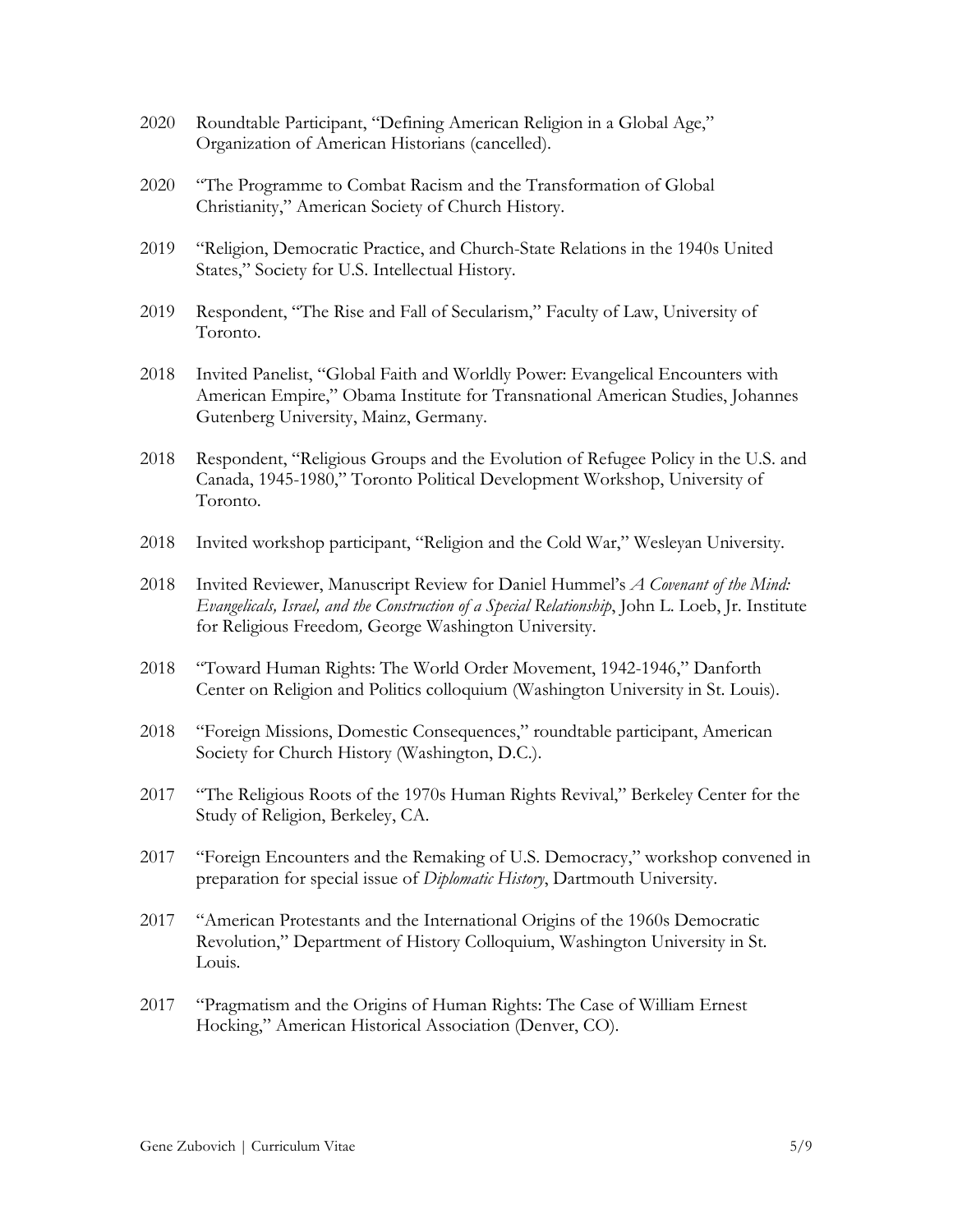- 2016 "Protestant Political Mobilization in the Great Depression and the Making of American Liberalism," Danforth Center on Religion and Politics colloquium (Washington University in St. Louis).
- 2016 "Christian Internationalism and the Ambiguities of Anticommunism," presented at the Society for US Intellectual History (Stanford University).
- 2016 "Gerhard Elston, Amnesty International, and the Religious Roots of the 1970s Human Rights Revival," Society for Historians of American Foreign Relations (San Diego, CA).
- 2016 "What's in a Name? Debating Keywords in the Study of American Protestantism," roundtable participant, American Society for Church History (Atlanta).
- 2015 "The New Deal and Grassroots Democracy," Organization of American Historians (St. Louis).
- 2014 "Pluralism Without Uncertainty: William Ernest Hocking and American Liberalism," U.S. Intellectual History Conference (Indianapolis, IN).
- 2014 "Ecumenical Protestants and FDR: Reconsidering the Ambiguities of Influence," Society for Historians of American Foreign Relations (Lexington, KY).
- 2014 "Ecumenical Protestants, the Laity, and the Fate of the New Deal," "Beyond Culture Wars" conference, Danforth Center for Religion and Politics (Washington University, St. Louis).
- 2014 "The Federal Council of Churches, the World Order Movement, and Antiracist Activism, 1946-1954," American Historical Association (Washington, D.C.).
- 2013 "The Politicization of Protestantism in the WWII Era: Catholics, Evangelicals, and the Protestant Establishment," Society for U.S. Intellectual History (UC Irvine).
- 2013 "Ecumenical Protestants, the Laity, and the Fate of the New Deal," Bay Area Consortium for the History of Ideas in America (Stanford, CA).
- 2013 "The Emergence of a Global Anti-Racist Vision: Protestant Morality and Race in the 1940s," Canadian Historical Association (Victoria, BC).
- 2013 "Color and Conscience: The Transformation of Protestant Attitudes Toward Race in the WWII Era," Organization of American Historians (San Francisco).
- 2013 "China, American Foreign Policy, and the Role of Religion, 1931-1958," Berkeley International and Global History Conference (UC Berkeley).
- 2013 "The New Deal's Legacy and the Fate of Ecumenism," Graduate Student Symposium (Florida State University).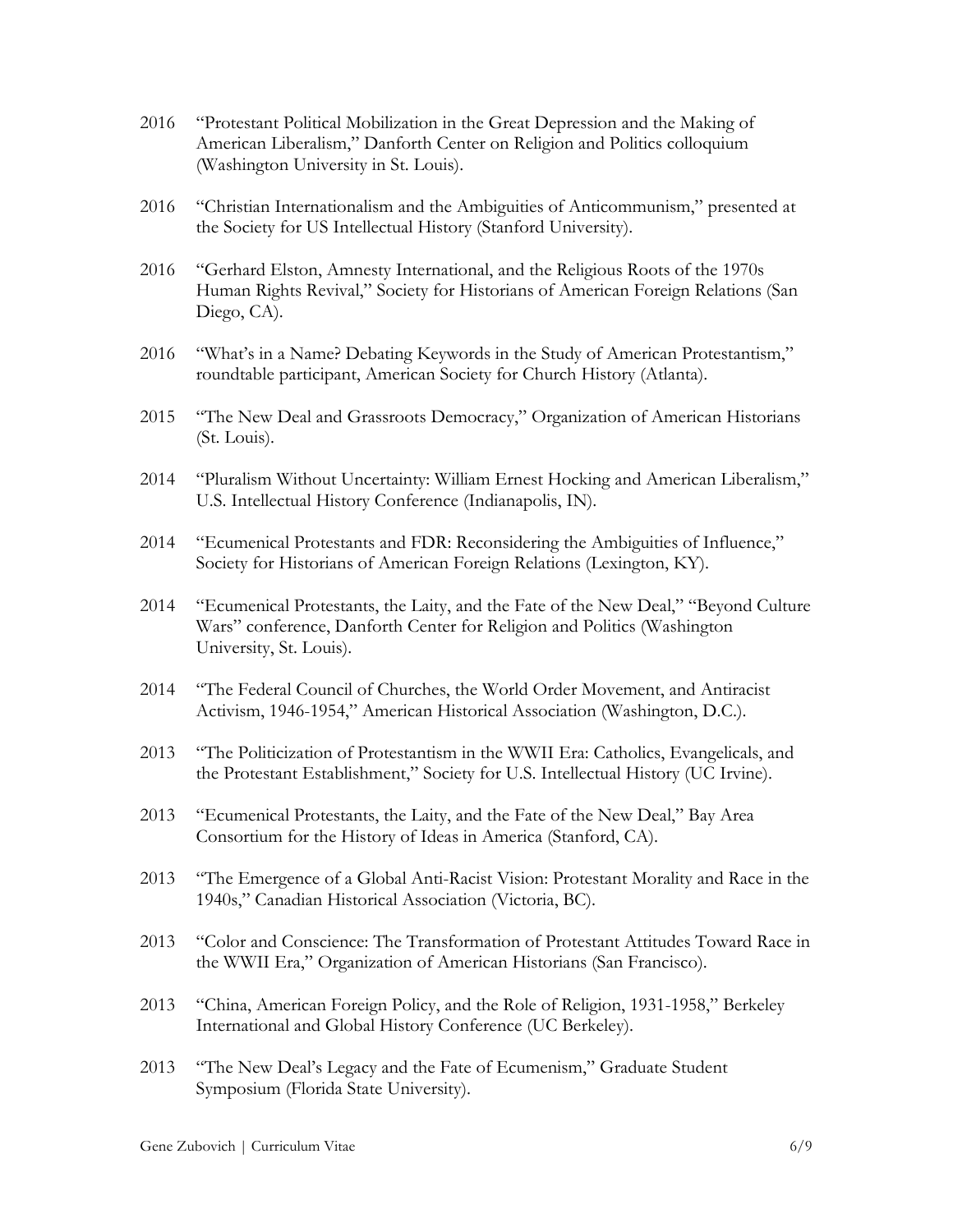- 2012 "The Ecumenical Churches and Social Thought in the Era of WWII: Beyond Realism and Pacifism," Religion, Politics, and Globalization Program (UC Berkeley).
- 2011 "Varieties of Conservative Thought, 1945 to the Present," guest lecture for David A. Hollinger's Modern U.S. Intellectual History.
- 2011 "The Politics of Forgetting: Interracial Churches and the Dialogue on Race," Collective Memory Conference (San Francisco State University).

### **TEACHING EXPERIENCE**

#### Graduate:

- 2020 **U.S. and the World** Graduate Seminar, University at Buffalo, SUNY
- 2019 **U.S. Religious History** Graduate Seminar, Mississippi State University

#### Undergraduate:

- 2020 **History of Human Rights and Humanitarianism** Senior Seminar, University at Buffalo, SUNY
- 2020 **History of Human Rights and Humanitarianism** Upper Division Lecture, Mississippi State University
- 2020 **U.S. History since 1877** Lower Division Lecture, Mississippi State University
- 2019 **History of Religion in America** Upper Division Lecture, Mississippi State University
- 2019 **Introduction to World Religions** Lower Division Lecture, Ryerson University
- 2018 **Religion and Politics** (co-taught with Leigh Schmidt) Lower Division Lecture, Washington University in St. Louis
- 2017 **U.S. Foreign Affairs Since 1920** (co-taught with Elizabeth Borgwardt) Upper Division Lecture, Washington University in St. Louis
- 2016 **Thesis Writing Seminar in Global Twentieth-Century Intellectual History** Senior Seminar, UC Berkeley
- 2016 **U.S. History since 1945** Upper Division Lecture, UC Berkeley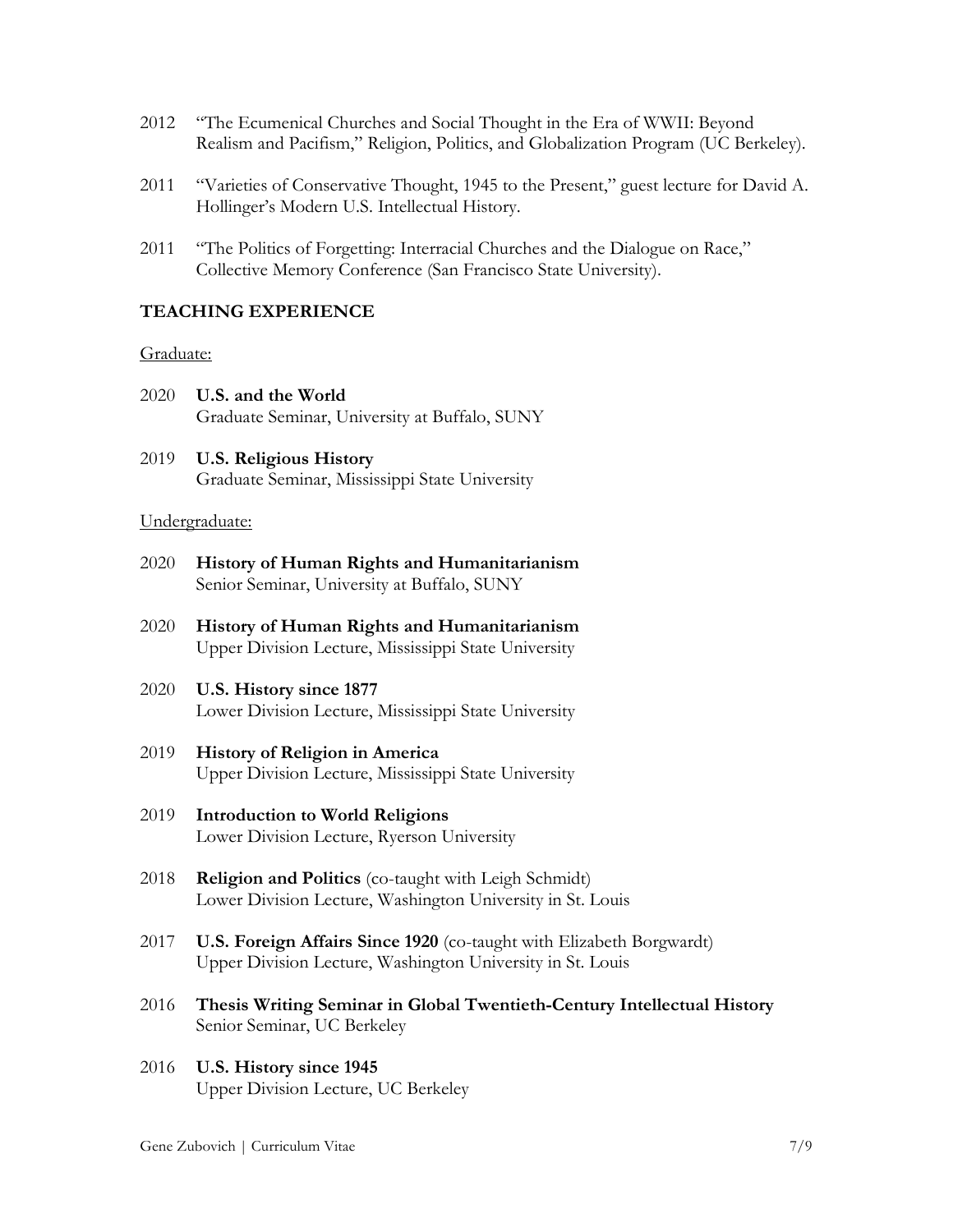*Received the American Cultures Engaged Scholarship (ACES) Fellowship for Public History components of this course.*

- 2015 **Twentieth-Century U.S. Intellectual History** Senior Seminar, UC Berkeley
- 2015 **U.S. History 1900-1945** Upper Division Lecture, UC Berkeley
- 2015 **U.S. History since 1865** Lower Division Lecture, UC Berkeley
- 2014 **Religion and Power in Modern American History** Freshman Writing Seminar, UC Berkeley *Received University-wide Outstanding Teaching Award*
- 2011 **U.S. History since 1865** (co-taught with Natalie Mendoza) Lower Division Lecture, Patten University, San Quentin Campus *Volunteer Instructor for the Prison University Project*

## **HONORS AND GRANTS**

| 2020      | John W. Kluge Center, Library of Congress (deferred until 2021-22)                                |
|-----------|---------------------------------------------------------------------------------------------------|
| 2019      | American Society for Church History Research Fellowship                                           |
| 2017      | Subvention Grant, John C. Danforth Center on Religion and Politics                                |
| 2016-2018 | Postdoctoral Fellowship, John C. Danforth Center on Religion and Politics                         |
| 2016      | Chancellor's Public Scholar, UC Berkeley, (Public and Digital Pedagogy<br>Grant, University-Wide) |
| 2015      | President's Travel Fund for Emerging Historians, Organization of American<br>Historians           |
| 2014      | Outstanding Graduate Student Instructor Award, UC Berkeley                                        |
| 2013-2015 | Resident Fellow, Institute for the Study of Societal Issues, UC Berkeley                          |
| 2013      | History Department Dissertation Write-Up Fellowship, UC Berkeley                                  |
| 2012-2013 | Summer Research Grants, UC Berkeley                                                               |
| 2012      | Dean's Normative Time Fellowship, UC Berkeley                                                     |
| 2012      | Research Fellowship, Presbyterian Historical Society, Philadelphia                                |